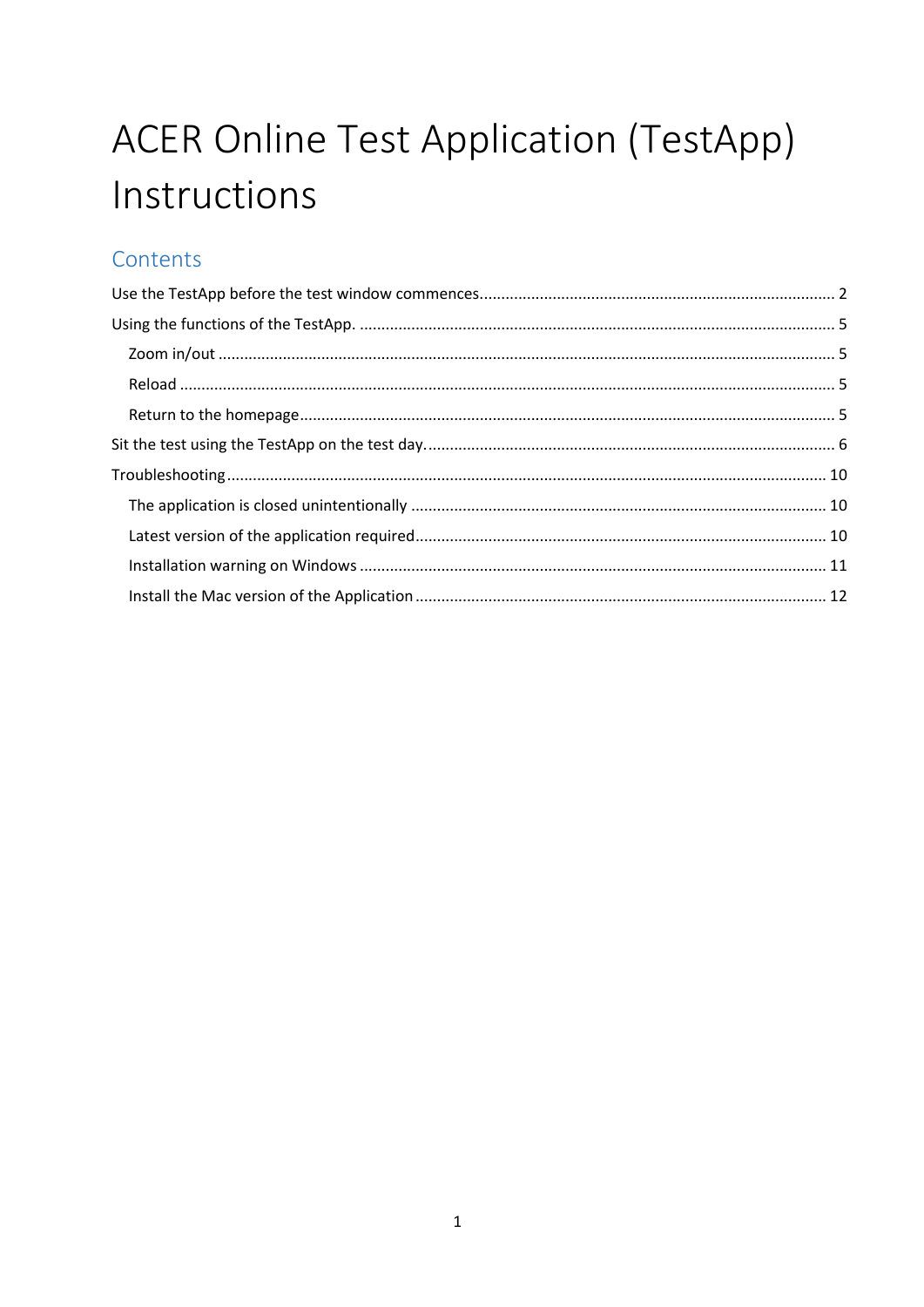## <span id="page-1-0"></span>Use the TestApp before the test window commences.

Once you have registered for the test, you are advised to log into the TestApp to try the online practice materials for the test and familiarise yourself with both the TestApp and the ACER online test platform.

1. You will see the following page when you start the TestApp. You may close the application now if you have not registered to sit the test.

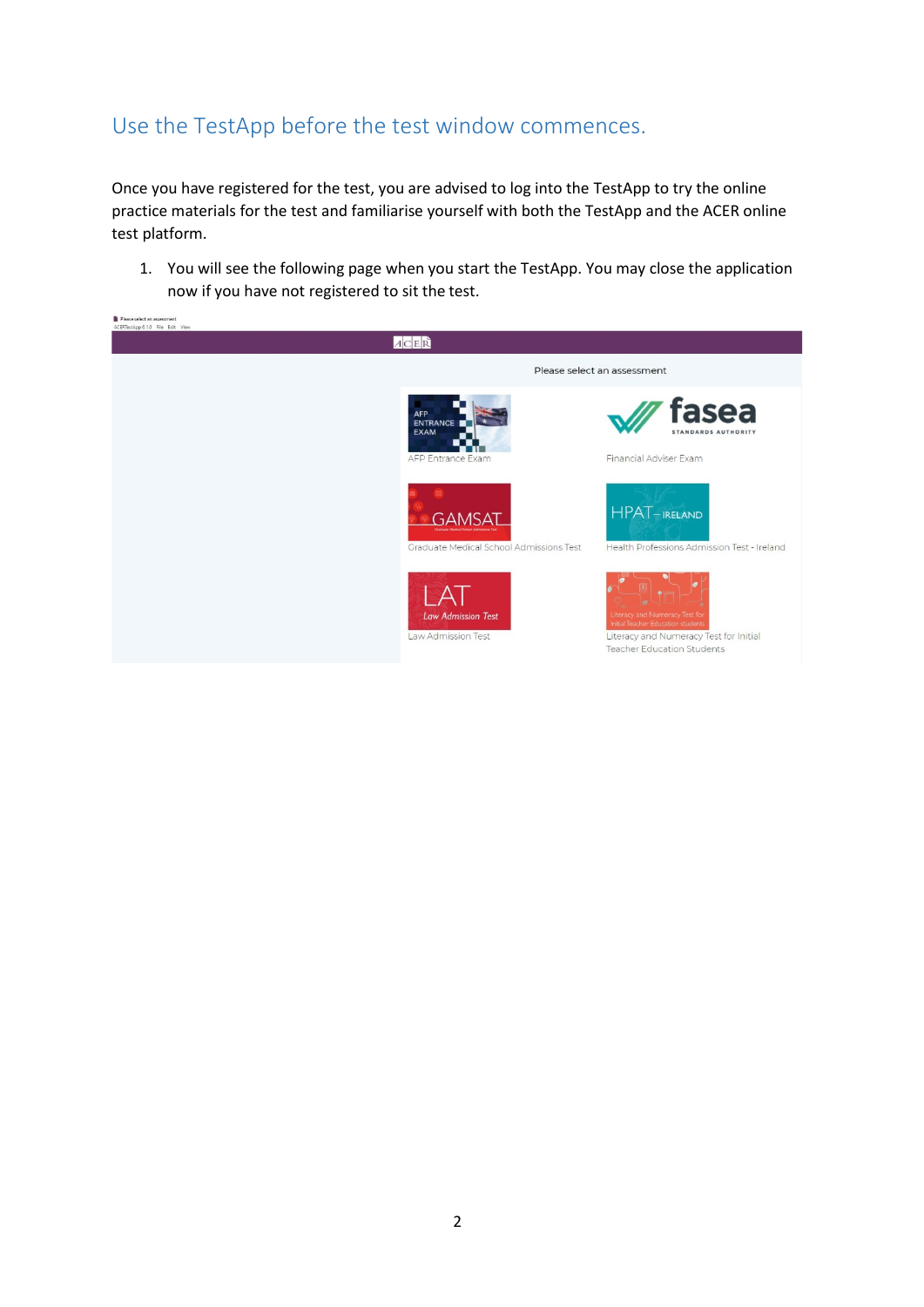2. Click on the Literacy and Numeracy Test for Initial Teacher Education Students icon. You will see the following page.

|        | Welcome                                                                                                                                                                                                                                                                                                                                                                                                                      |
|--------|------------------------------------------------------------------------------------------------------------------------------------------------------------------------------------------------------------------------------------------------------------------------------------------------------------------------------------------------------------------------------------------------------------------------------|
|        | Literacy and Numeracy Test for Initial Teacher Education Students<br>Thank you for downloading the ACER Online Test Application. You have successfully installed the application.                                                                                                                                                                                                                                            |
|        | You are advised to log in and do the online practice tests to familiarise yourself with this application as well as the test platform and functions<br>such as the onscreen calculator in the numeracy test before your test day. Kindly note that if you have not registered sit the test via remote<br>proctoring, you will not be able to log in.                                                                         |
|        | Please follow the steps below on the test day.                                                                                                                                                                                                                                                                                                                                                                               |
|        | 1. Read instructions in the step-by-step guide available on https://teacheredtest.acer.edu.au/sit/remote-proctoring1.                                                                                                                                                                                                                                                                                                        |
|        | 2. Start this application and log in on the test day. Your proctor will verify your details and ID photo on displayed on the dashboard.                                                                                                                                                                                                                                                                                      |
|        | 3. Log in to your ProctorU account 5 to 10 minutes before your scheduled session time and start the session when it's available.                                                                                                                                                                                                                                                                                             |
|        | 4. Follow the instructions on the screen.                                                                                                                                                                                                                                                                                                                                                                                    |
| test.  | Note: Unpermitted programs will be detected by the ACER Online Test Application while you are sitting the test. Your test will be locked and<br>you will not be able to continue the test if such programs are detected. Hence, please ensure any remote desktop software, such as<br>TeamViewer, AnyDesk, VNC, ConnectWise, and Apple Remote Desktop, have been disabled or uninstalled on your computer before you sit the |
| Log in |                                                                                                                                                                                                                                                                                                                                                                                                                              |

3. Click on the Log in button. You will see the following page.

سيست

| Literacy and Numeracy Test for Initial Teacher Education Students                                                             |
|-------------------------------------------------------------------------------------------------------------------------------|
| Please log in using the username and password for your ACER online candidate account.                                         |
| Your username is your full email address.                                                                                     |
| If you have forgotten your password, please visit https://teacheredreg.acer.edu.au using a browser to<br>reset your password. |
| Kindly email teacheredtest@acer.org if you are still unable to log in.                                                        |
| Username<br>Password<br>Log In                                                                                                |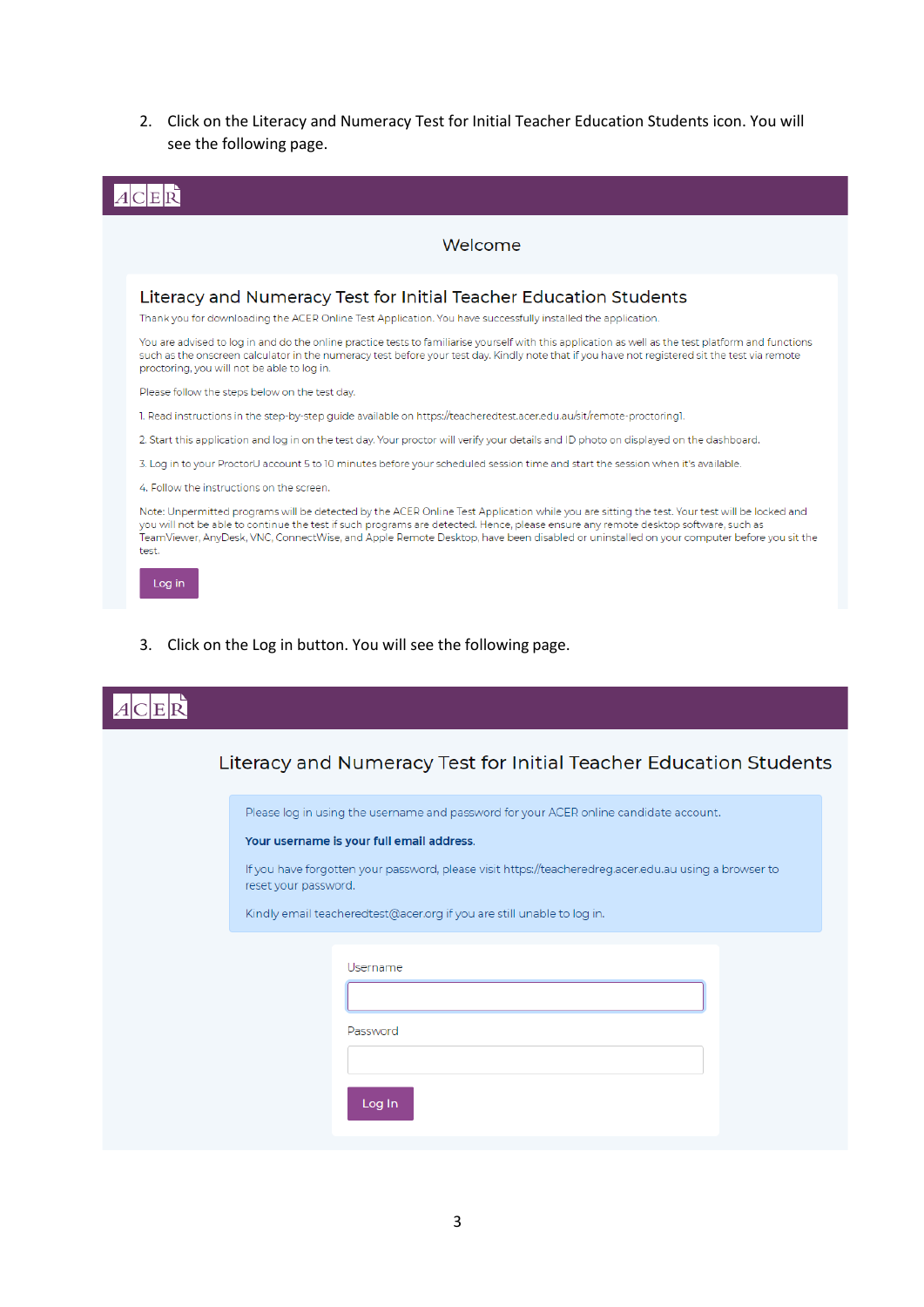4. Log in using your ACER candidate account. You will see the following page.

|                           |                                                |        | Literacy and Numeracy Test for Initial Teacher Education Students |  |
|---------------------------|------------------------------------------------|--------|-------------------------------------------------------------------|--|
| Start the Test            | Practice Material                              |        |                                                                   |  |
| <b>Email Address:</b>     | Candidate Surname<br>Name:<br>testing@acer.org |        |                                                                   |  |
| <b>Literacy Username:</b> | 222000499_literacy                             |        |                                                                   |  |
| Literacy                  |                                                | Locked |                                                                   |  |
| <b>Numeracy Username:</b> | 222000499_numeracy                             |        |                                                                   |  |
| Numeracy                  |                                                | Locked |                                                                   |  |
|                           |                                                |        |                                                                   |  |
|                           |                                                |        |                                                                   |  |
|                           |                                                |        | VEDICIED DHOTO                                                    |  |

5. Click on the Practice Material tab. You will see the following page.

|                                                                   | Logout |
|-------------------------------------------------------------------|--------|
| Literacy and Numeracy Test for Initial Teacher Education Students |        |
| <b>Practice Material</b><br><b>Start the Test</b>                 |        |
| <b>Literacy Practice Test</b><br><b>Numeracy Practice Test</b>    |        |

6. Click on any of the practice tests to do the test.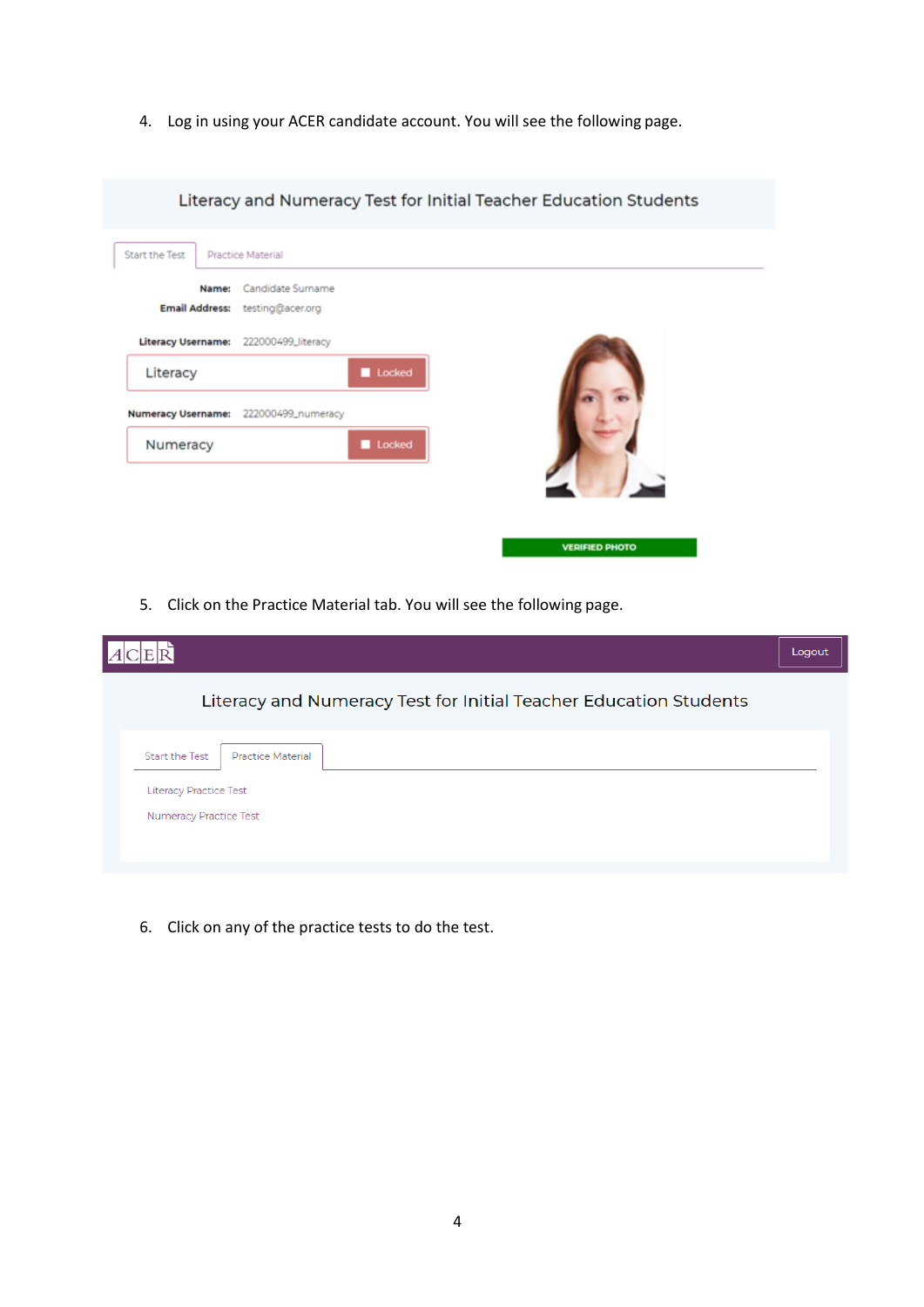# <span id="page-4-0"></span>Using the functions of the TestApp.

#### <span id="page-4-1"></span>Zoom in/out

You can use Ctrl+Shift+=/Ctrl+- or click on View on the menu bar, followed by clicking Zoom In/Zoom Out to zoom in/out on any page.

| Reload<br>Force Reload             | $Ctrl + R$<br>Ctrl+Shift+R                    |  |
|------------------------------------|-----------------------------------------------|--|
| Actual Size<br>Zoom In<br>Zoom Out | $Ctrl + 0$<br>$Ctrl + Shift +=$<br>$Ctrl + -$ |  |
| Toggle Full Screen                 | F11                                           |  |

#### <span id="page-4-2"></span>Reload

If a page is not displayed properly, you can use Ctrl+R or click on View on the menu bar, followed by clicking Reload to refresh the page.

#### <span id="page-4-3"></span>Return to the homepage

You can go back to the homepage of the TestApp by clicking on ACERTestApp 6.1.0 on the menu bar, followed by clicking Assessment page.



You will see the following alert when you click the Assessment page. Click Yes to continue. When you are sitting the test, your answers are saved automatically to the ACER server during the test.

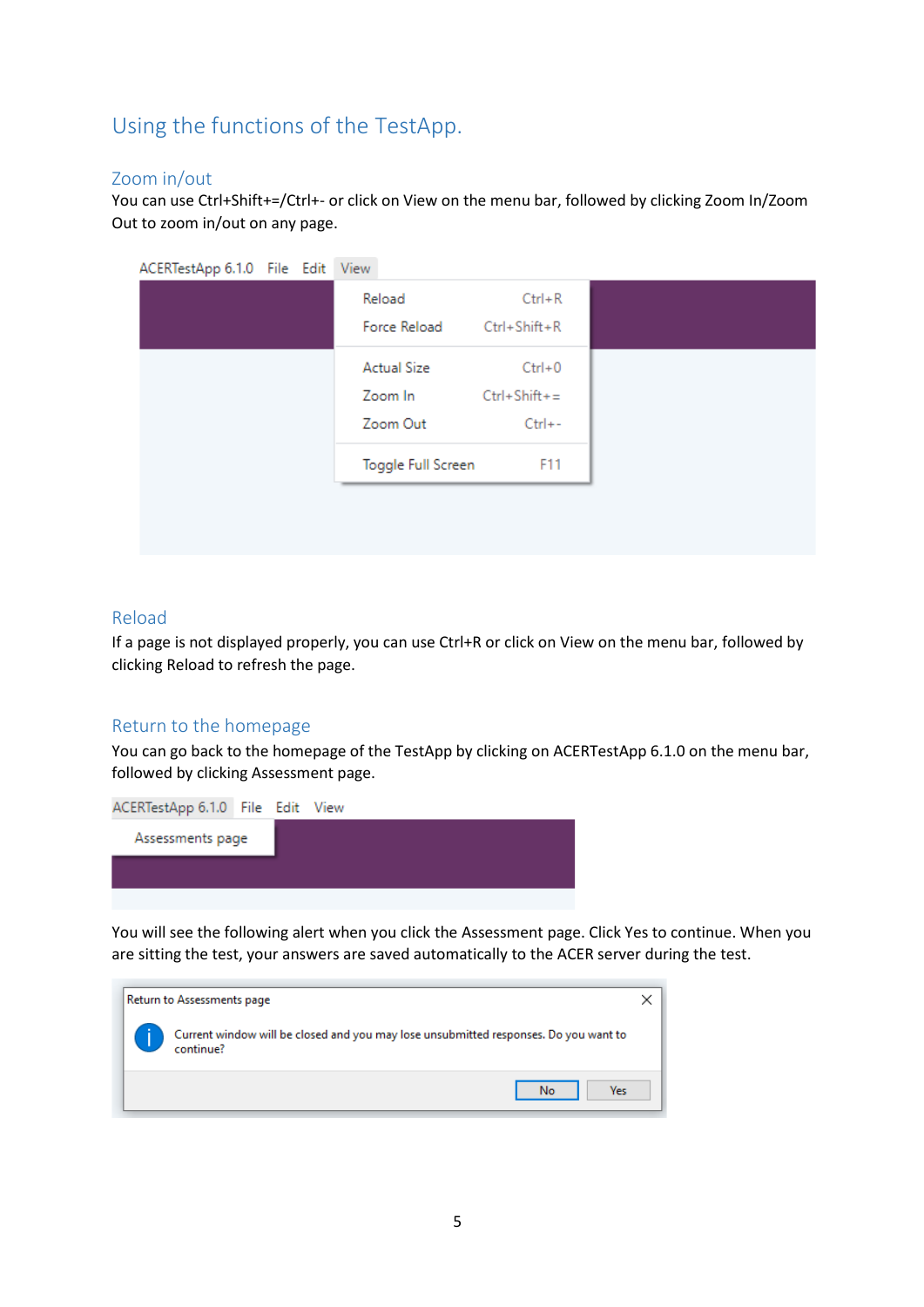# <span id="page-5-0"></span>Sit the test using the TestApp on the test day.

1. Start the TestApp before you start your ProctorU session on the test day. When the application starts, you will see the following homepage. Click on "Literacy and Numeracy Test for Initial Teacher Education Students".



2. Click on the "Log in" button when you see the following page.

| Welcome                                                                                                                                                                                                                                                                                                                                                                                                                               |
|---------------------------------------------------------------------------------------------------------------------------------------------------------------------------------------------------------------------------------------------------------------------------------------------------------------------------------------------------------------------------------------------------------------------------------------|
| Literacy and Numeracy Test for Initial Teacher Education Students                                                                                                                                                                                                                                                                                                                                                                     |
| Thank you for downloading the ACER Online Test Application. You have successfully installed the application.                                                                                                                                                                                                                                                                                                                          |
| You are advised to log in and do the online practice tests to familiarise yourself with this application as well as the test platform and functions<br>such as the onscreen calculator in the numeracy test before your test day. Kindly note that if you have not registered sit the test via remote<br>proctoring, you will not be able to log in.                                                                                  |
| Please follow the steps below on the test day.                                                                                                                                                                                                                                                                                                                                                                                        |
| 1. Read instructions in the step-by-step quide available on https://teacheredtest.acer.edu.au/sit/remote-proctoring1.                                                                                                                                                                                                                                                                                                                 |
| 2. Start this application and log in on the test day. Your proctor will verify your details and ID photo on displayed on the dashboard.                                                                                                                                                                                                                                                                                               |
| 3. Log in to your ProctorU account 5 to 10 minutes before your scheduled session time and start the session when it's available.                                                                                                                                                                                                                                                                                                      |
| 4. Follow the instructions on the screen.                                                                                                                                                                                                                                                                                                                                                                                             |
| Note: Unpermitted programs will be detected by the ACER Online Test Application while you are sitting the test. Your test will be locked and<br>you will not be able to continue the test if such programs are detected. Hence, please ensure any remote desktop software, such as<br>TeamViewer, AnyDesk, VNC, ConnectWise, and Apple Remote Desktop, have been disabled or uninstalled on your computer before you sit the<br>test. |
| Log in                                                                                                                                                                                                                                                                                                                                                                                                                                |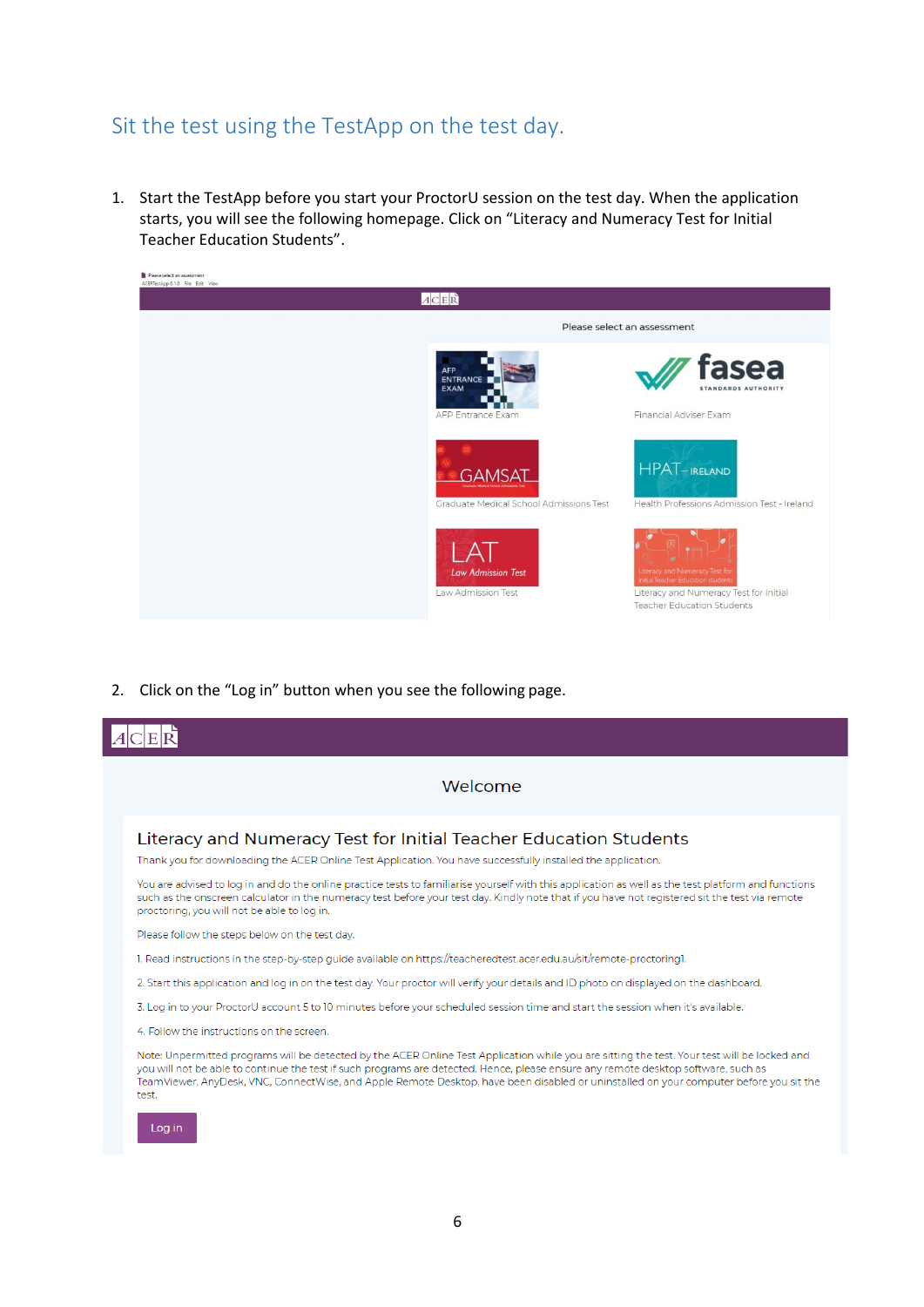**3.** Log in using your ACER candidate account details when you see the following page. **You will not be able to log in if you did not register to sit the test by remote proctoring for the current test window.**

| Literacy and Numeracy Test for Initial Teacher Education Students                                                                  |
|------------------------------------------------------------------------------------------------------------------------------------|
| Please log in using the username and password for your ACER online candidate account.<br>Your username is your full email address. |
| If you have forgotten your password, please visit https://teacheredreg.acer.edu.au/ using a browser to<br>reset your password.     |
| Kindly email teacheredtest@acer.org if you are still unable to log in.                                                             |
| Username                                                                                                                           |
| Password                                                                                                                           |
| Log In                                                                                                                             |
|                                                                                                                                    |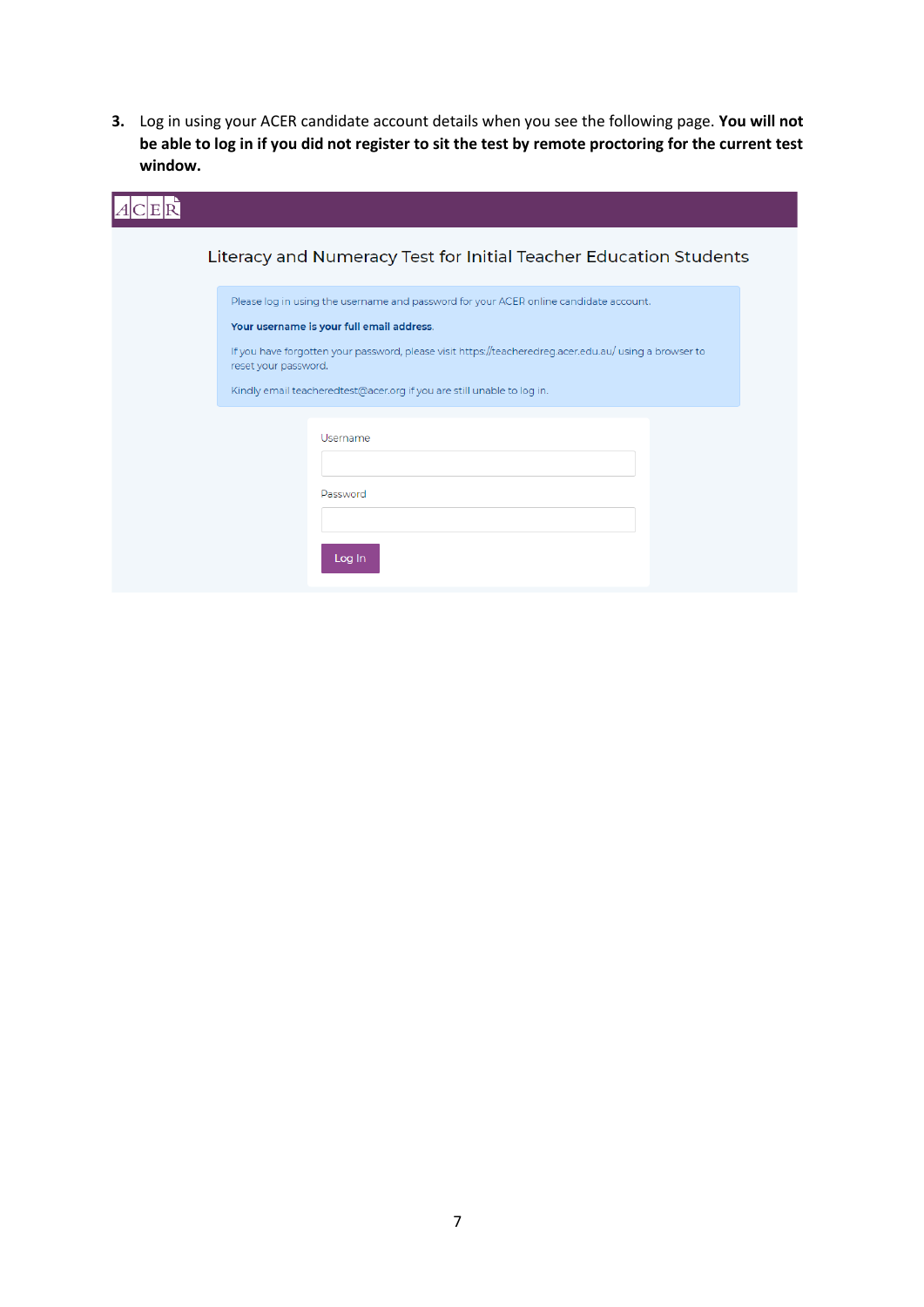4. After you have logged in, you will see the following page. Leave the application running and stay on this page. Start your ProctorU session and follow the proctor's instructions. When the proctor instructs you to start the application, do not start it again, instead, come back to this page and let the proctor check your details on the page. The proctor will copy your test component username displayed on the page to unlock your test and inform you to start the test after he or she has checked your details. Please check that your details (including your name and the test component you are sitting) are correct. Please inform the proctor and wait for your proctor to unlock your test if these details are correct. If not, please inform the proctor of the error.

|                                       | Literacy and Numeracy Test for Initial Teacher Education Students |
|---------------------------------------|-------------------------------------------------------------------|
| Start the Test                        | Practice Material                                                 |
| Name:<br>Email Address:               | Candidate Surname<br>testing@acer.org                             |
| <b>Literacy Username:</b><br>Literacy | 222000499_literacy<br>Locked                                      |
| <b>Numeracy Username:</b><br>Numeracy | 222000499_numeracy<br>Locked                                      |
|                                       |                                                                   |

**VERIFIED PHOTO**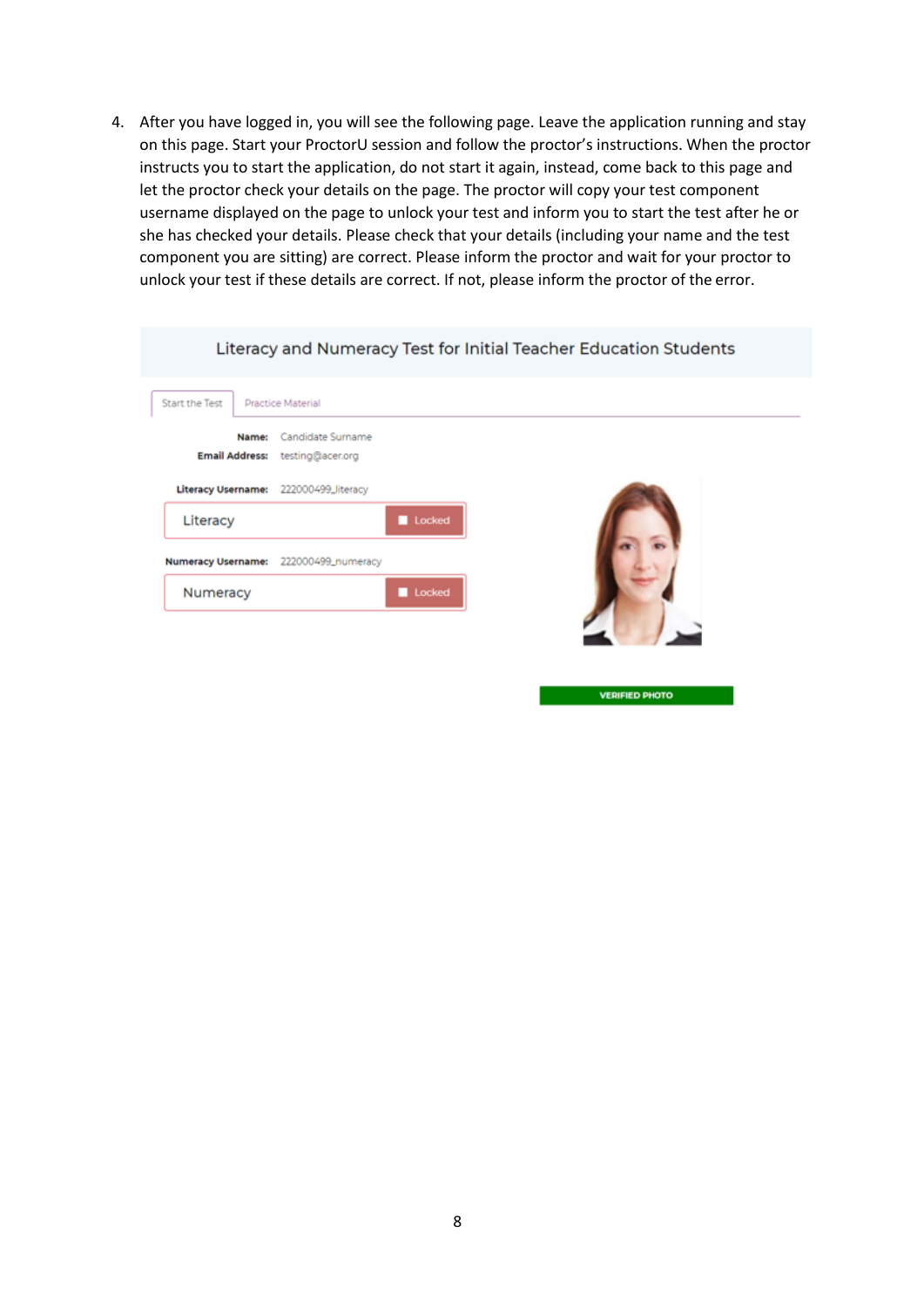5. Once your proctor confirms that the test has been unlocked, refresh the application by using Ctrl+R or clicking on View on the menu bar, followed by clicking Reload. You also can reload the page by using Ctrl+Shift+R or clicking on View on the menu bar, followed by clicking Force Reload.

Please check that the test component that your proctor has been unlocked is correct, otherwise, please inform your proctor. Click on the Start button next to the test component to start the test.

You will see the following if the proctor unlocks the literacy test.

| Literacy and Numeracy Test for Initial Teacher Education Students |  |  |  |  |
|-------------------------------------------------------------------|--|--|--|--|
|-------------------------------------------------------------------|--|--|--|--|

| Start the Test<br>Name:                           | Practice Material<br>Candidate Surname<br>Email Address: testing@acer.org |                             |  |  |
|---------------------------------------------------|---------------------------------------------------------------------------|-----------------------------|--|--|
| Literacy Username: 222000499_literacy<br>Literacy |                                                                           | $\blacktriangleright$ Start |  |  |
| <b>Numeracy Username:</b>                         | 222000499_numeracy                                                        |                             |  |  |
| Numeracy                                          |                                                                           | Locked                      |  |  |

You will see the following if the proctor unlocks the numeracy test.

| Literacy and Numeracy Test for Initial Teacher Education Students |
|-------------------------------------------------------------------|
|-------------------------------------------------------------------|

**VERIFIED PHOTO** 

| <b>Email Address:</b>     | Name: | Candidate Surname<br>testing@acer.org |                             |  |  |
|---------------------------|-------|---------------------------------------|-----------------------------|--|--|
| Literacy Username:        |       | 222000499_literacy                    |                             |  |  |
| Literacy                  |       |                                       | Locked                      |  |  |
| <b>Numeracy Username:</b> |       | 222000499_numeracy                    |                             |  |  |
| Numeracy                  |       |                                       | $\blacktriangleright$ Start |  |  |
|                           |       |                                       |                             |  |  |

6. Click on the arrow button to start the test.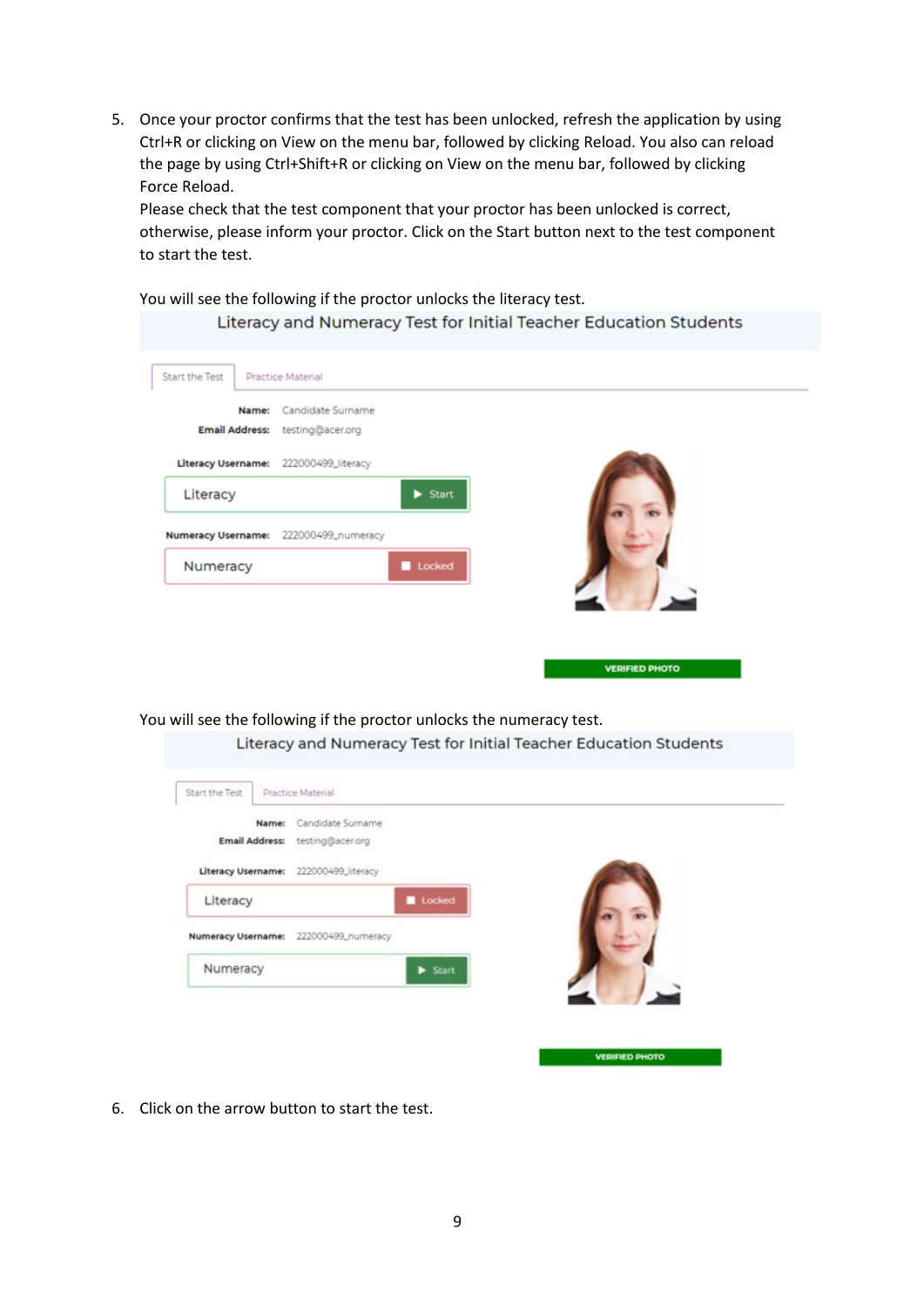# <span id="page-9-0"></span>Troubleshooting

## <span id="page-9-1"></span>The application is closed unintentionally

If the application is closed either by accident, or by itself, or displaying an error message on the test day, please contact the proctor immediately and wait for the proctor's instructions. You will need to repeat the steps in the section above to resume the test.

### <span id="page-9-2"></span>Latest version of the application required

If you see the following page when you start the application, you are not using the latest version of the application. Please click on the link to download and install the latest application.

| Latest ACER Online Test Application Required                                                                                                                                                       |
|----------------------------------------------------------------------------------------------------------------------------------------------------------------------------------------------------|
| It appears that you are not using the latest version of the ACER online test application. Please download the latest version using one of the<br>links below in order to continue to sit the test. |
| For Windows 7 or higher                                                                                                                                                                            |
| For Mac OS X 10.10 or higher                                                                                                                                                                       |
| For Apple Mac with the latest MI chip                                                                                                                                                              |
|                                                                                                                                                                                                    |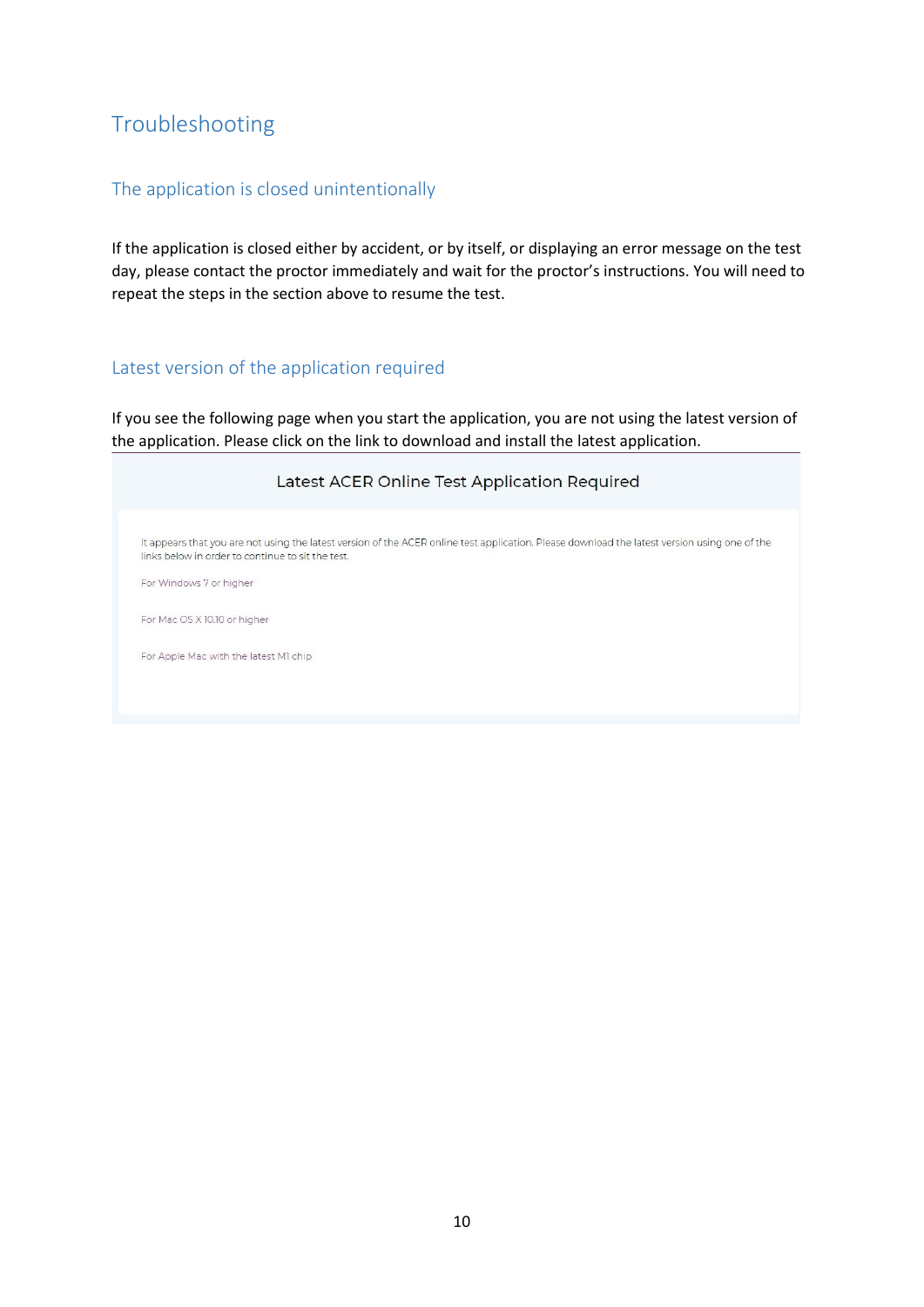### <span id="page-10-0"></span>Installation warning on Windows

If you see the following message when you install the application, please click on More info.